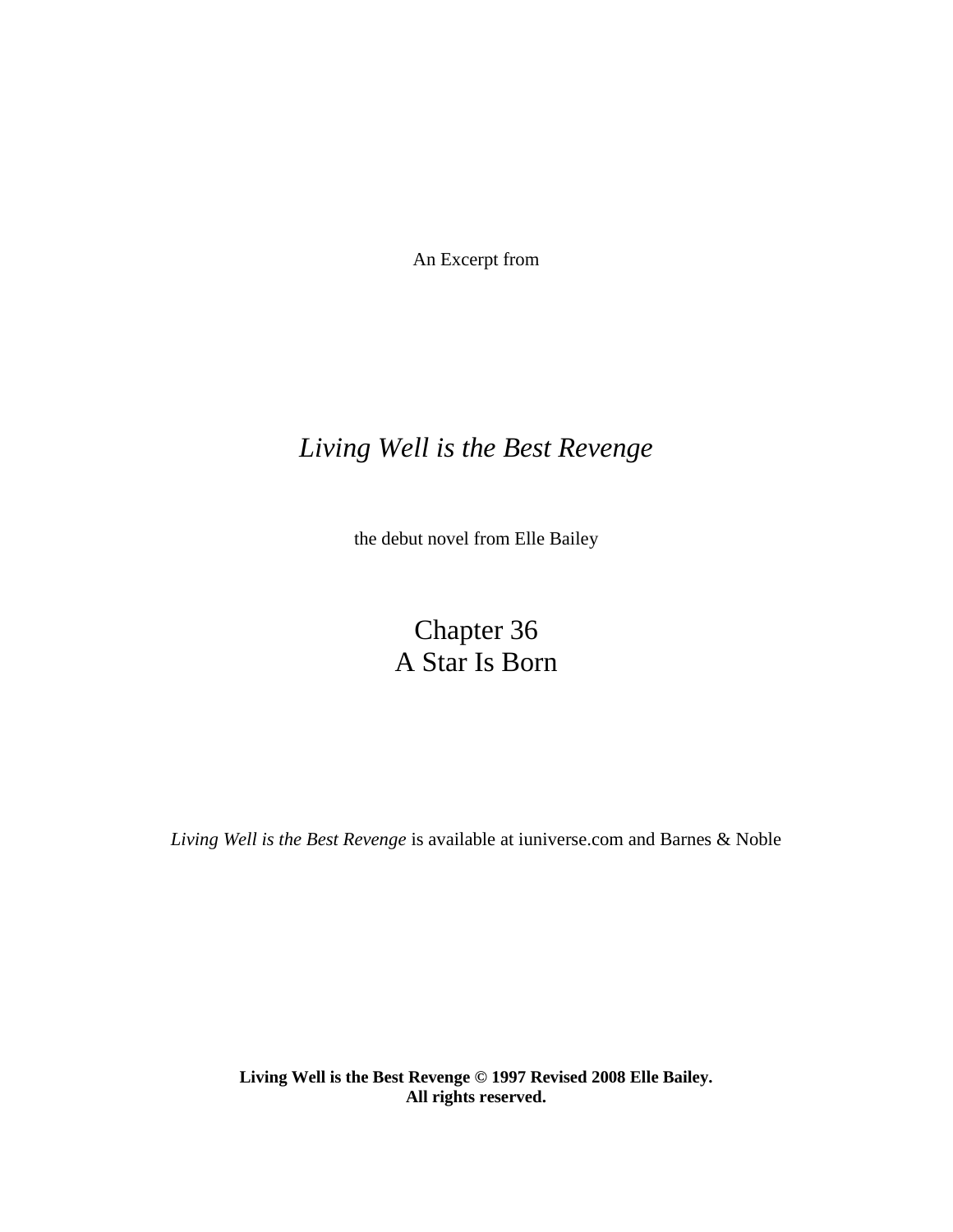*Chapter 36*

# A Star is Born

With One SixtyBlue closed on Sundays and Aria unavailable, Charlene and Derek ventured over to the original Morton"s of Chicago on State at Rush Street for Easter dinner.

After a brief wait, they were seated alongside each other in a cozy grotto. Having skipped breakfast, Charlene was famished following the marathon church service. She ordered a hearty meal consisting of a Caesar salad with a lemon twist, Filet Diane, steamed asparagus with Hollandaise sauce, a jumbo baked potato and chocolate velvet cake for dessert.

Derek, on the other hand, ordered from the lighter side of the menu. His selections included Morton"s signature salad and a Pacific smoked salmon appetizer. Both requested iced tea with their fare.

"You're certainly eating light today," Charlene observed. "What's the matter? Are you feeling OK?"

"After an inspired service like the one we just had, I"m feeling great," he remarked while taking her hand. "But to answer your question, I"m eating light because I"m coming off my Lenten fast today. And I have to ease back into a regular diet so that I don't get sick."

"That's right, I forgot. I'm so sorry," she apologized.

"No worries," he said.

"Have you always fasted for Lent?"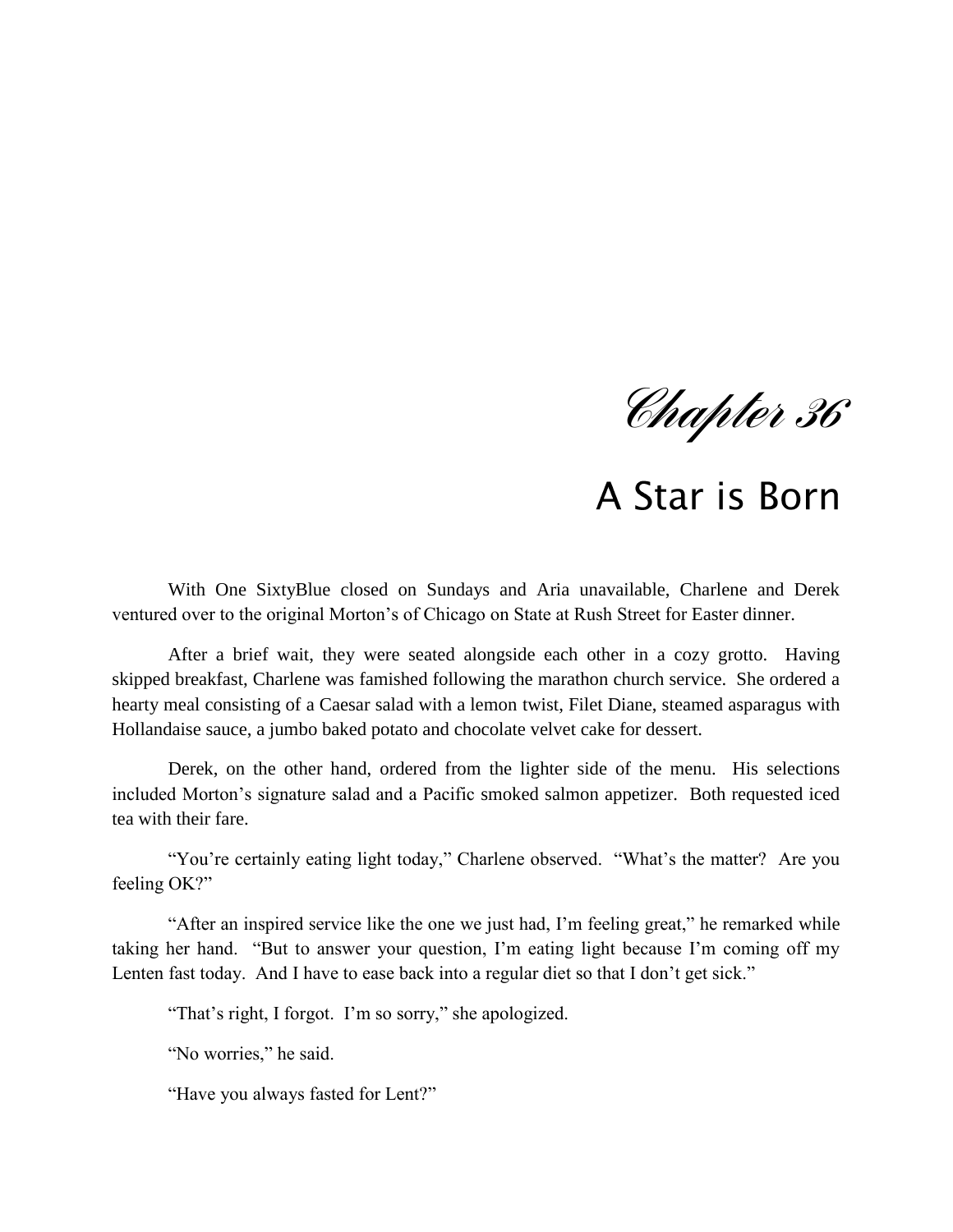"No, just for the past few years," he answered. "Have you ever tried it?"

"Can"t say that I have, unfortunately," Charlene replied after a sip of tea.

"Would you like to try it," Derek asked.

Non-committal, she said, "I suppose it wouldn"t hurt to give it the old college try."

"Great, then we"ll fast together next year," he said definitively. "I"ll hook you up with some background information on the season of Lent. I"ll give you a copy of the program that I follow and I'll coach you through it. In fact, we'll coach each other through it."

Charlene couldn"t decide how she felt about his authoritative manner. But she smiled and nodded her agreement just the same.

The server appeared during a lull in the conversation and presented their salads. When he"d departed, Derek blessed the table and they started dinner. Soon after, he put another proposition on the table.

"Iron sharpens iron, do you agree?"

Unsure of where the conversation was going, she simply replied, "That"s what the Good Book states."

"Well, I believe it's true for people too. Champions respond to challenges," Derek said before chomping on a healthy hunk of salad. "Champions appreciate other champions because they enjoy the challenges that accompany fierce competition. And beating the best makes victory that much sweeter."

At this point, Charlene really had no idea where the conversation was going. Rather than try to figure it out, she busied herself with her salad.

"I know I"m rambling, so I"ll get to the point," he said.

She made no effort to interrupt him.

"Everything happens for a reason. And I believe that"s especially true for us. I believe we"ve been brought together for a reason."

"That reason being?"

Derek explained, "I'm a coach and a teacher. So my job is to recognize and develop talent and to inspire people to believe in themselves and achieve things they never thought possible."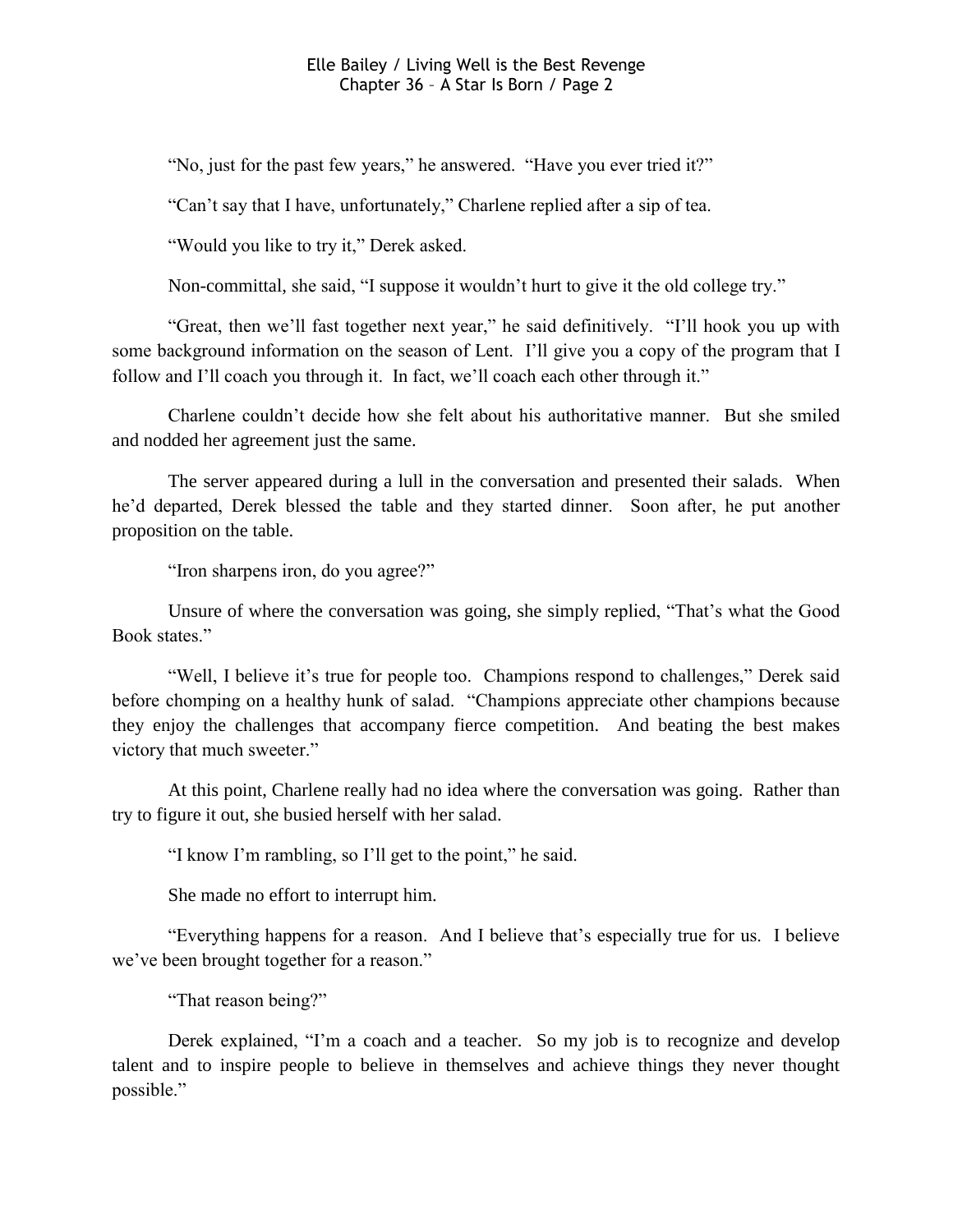"And that affects me how?" she asked as the server cleared the salad plates and replaced them with their entrées.

"Well, I'm getting to that," Derek said as he searched for the right words to convey his thoughts. Finally, he recalled a clever anecdote. "I once heard an evangelist say something and I never quite understood it until I met you."

"What's that?" Charlene asked as she sliced into her filet.

Derek replied, *"She said, "The enemy is not a dumb pirate. He does not try to rob empty vessels."*

Charlene chewed slowly as she pondered the profundity.

"I never fully appreciated the power of that statement until I met you," he added.

"I'm not quite sure I follow," she said.

"Think about it." Derek explained, "With all that you"ve been through, it"s clear that the enemy is out to get you. He's thrown his complete arsenal at you and you're still standing battle tested and a little weary but you"re still standing. Ergo, you must be carrying some priceless cargo."

*Priceless cargo?* Charlene sat back and marveled at his remarks.

"I"ve been thinking about your dream of being a writer," Derek continued. "Your early years…your life with Pierre…your recovery from those experiences, I can"t help but think there's a story there."

Awestruck, she remained silent and still.

"I think writing about it could be beneficial for you," he said, swallowing a bite of smoked salmon. "For one, it could be cathartic." He searched her face but it bore no discernable expression. "And two," he added, "I believe sharing your story may empower other women who are involved in troubled relationships or unhealthy situations. You could be a beacon directing them to the light at the end of the tunnel."

Instinctively, Charlene started to backpedal and beg off.

"It"s nice that you think so highly of me, honey. But I don"t think I"m the most qualified person for the job."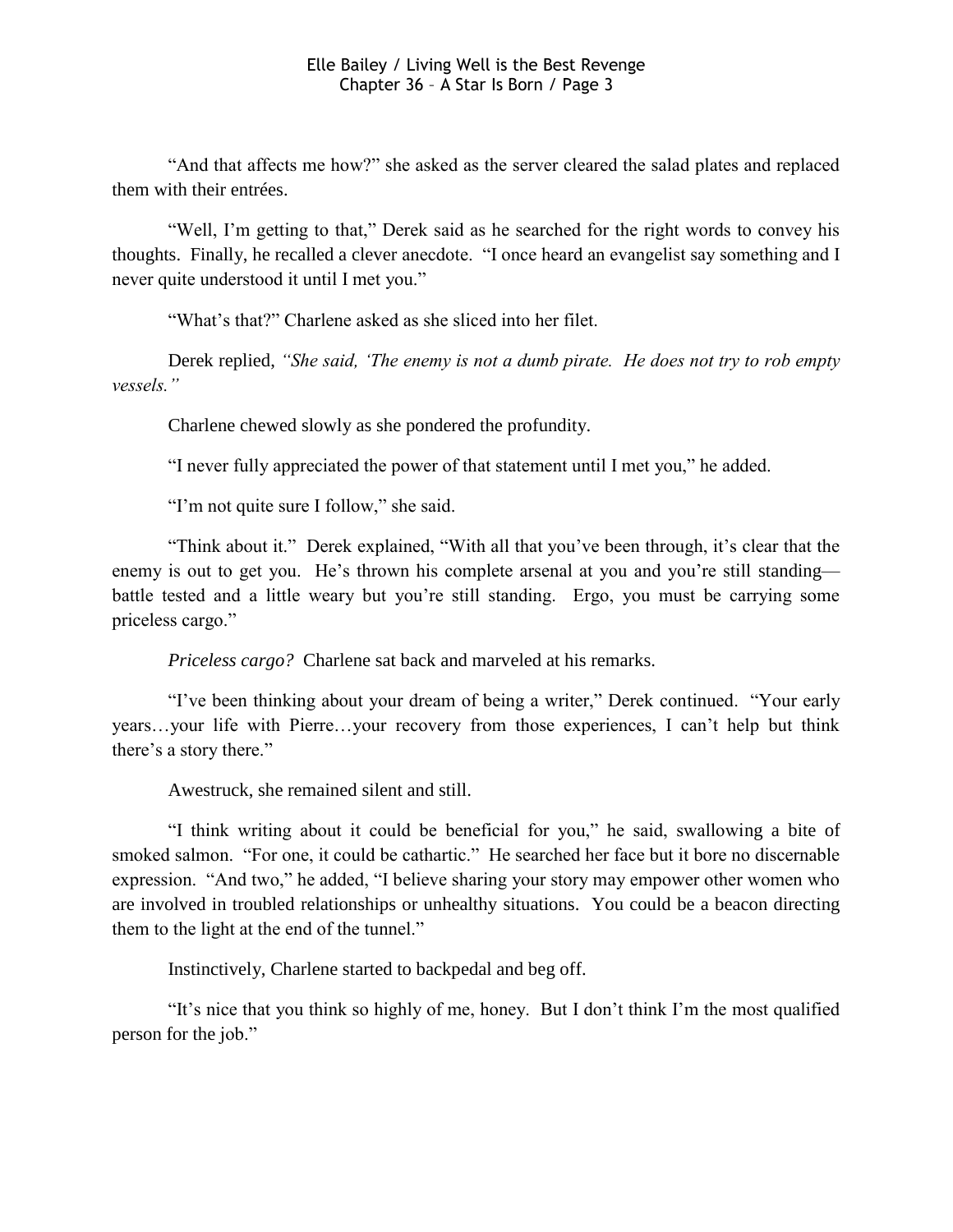Derek was prepared for her resistance. He countered, "God uses the *chosen* and the *called—*not the qualified. And I have no doubt that you have the anointing, the touch of God, on your life."

With that one statement, he'd all but silenced her. Though she tried desperately, she could not manage one legitimate argument.

Undaunted, Derek continued, "God is wise and very efficient in utilizing His resources. He either produced or permitted every trial or tribulation—the debt, the discord, the divorce, the devastation and despair—to equip you to help others in similar situations."

Realizing that he was serious, Charlene rested her utensils and gave him her undivided attention.

"Given all that you"ve overcome in your lifetime—humble beginnings, a dysfunctional family, marital strife, financial ruin, a battle with depression and single parenthood—given all that, it"s a wonder that you"re sitting here with me today. A lesser person might have succumbed to one or more of those situations a long time ago. But look at you. You"re still standing. You"re a hero of sorts." Derek admitted, "Baby, personally, I admire your strength and resilience. And I believe that your story would appeal to people on so many levels. I believe it would inspire and encourage women, and perhaps even men, from all walks of life."

Charlene was shell-shocked. Never had such words been uttered in her regard. She was taken aback by the experience. After all, a man whom she admired and respected was singing her praises and speaking life to a dream long deferred. Not surprisingly, she hardly knew how to respond. Fortunately, Derek didn"t have that same problem. Rather, he forged right ahead.

"I"ve been doing my homework and I know that agents and publishers tend to shy away from raw talent in favor of artists who can turn a quick profit."

The P-word, profit, brought her back to reality. Charlene suddenly found herself reengaged in both the conversation and with her filet.

"So chances are we"re going to have to self-publish your book at least until we establish an audience and prove the value of your work." Like an industry insider, he said, "If we generate enough buzz, there"s a chance that we could attract attention from the literary community and that could lead to a deal with a major publisher."

The thought of turning her pain into profit and Derek"s pragmatic approach to the process had Charlene feeling energized and optimistic. However, she tried to harness her imagination and emotions before either got the better of her.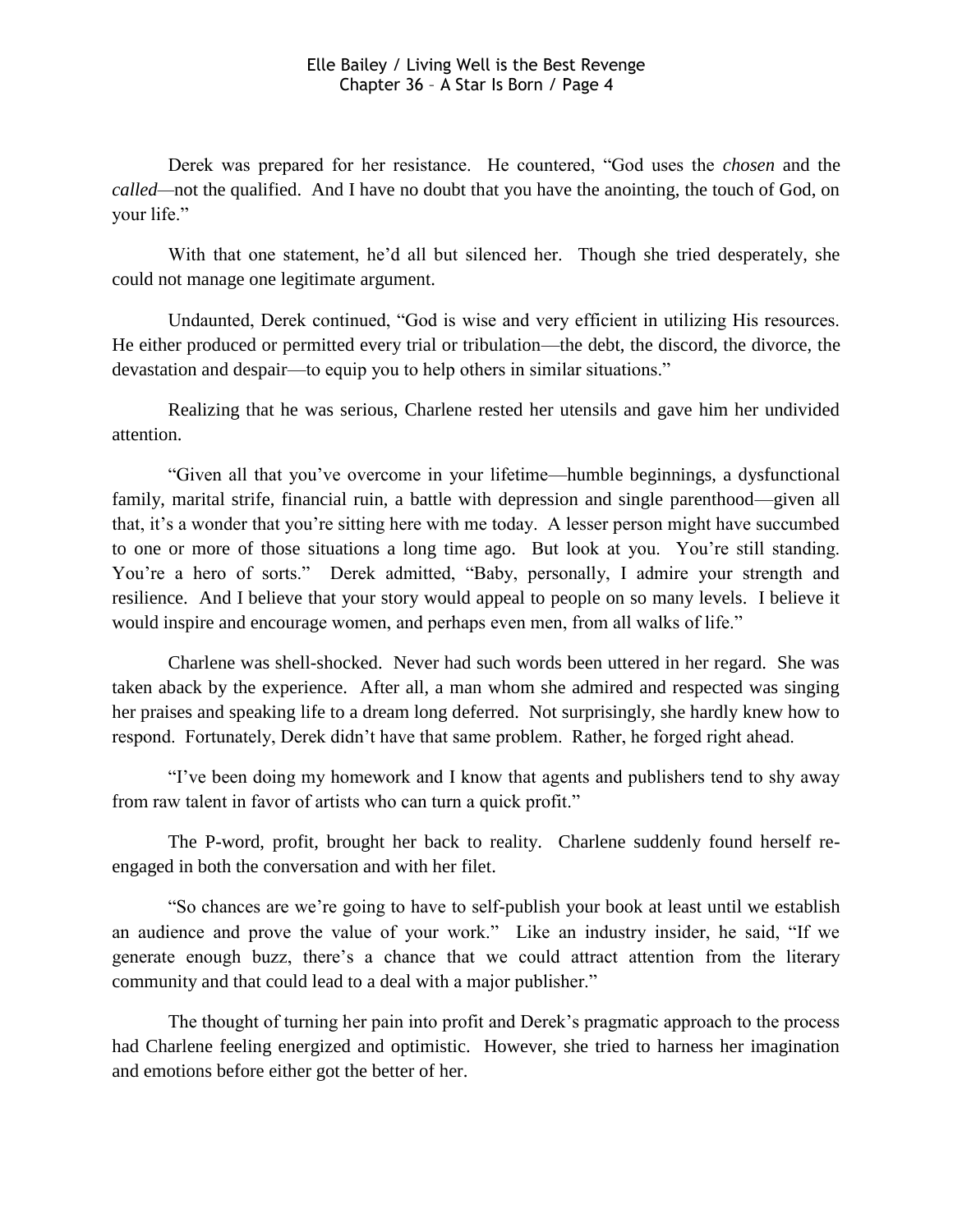"Sweetie, you"ve obviously put quite a bit of thought into this matter. But, you"ve never read one thing that I've written. And I've never written anything longer than a term paper. How can you be certain that I can write a book?"

"I believe in you," he said austerely. "I believe that you"re a winner, not a quitter," Derek said as he finished the appetizer. "If you start a book, you"ll finish it. And it will be extraordinary just like you. I think you just need a boost of confidence to help you get started and a coach to help you stay focused and motivated. That's where I come in. That's my job, to guide you through the process and lead you to victory."

It was obvious that Derek"s words had a positive impact on Charlene as her skin took on a radiant glow and a brilliant cover girl smile crossed her face. His recollection of her childhood dream and belief in her ability deeply touched her. It gave her hope along with a sense of purpose and direction which she sorely needed. It also validated her sense of self-worth. Suddenly, her good day had just gotten better. *Kudos, Derek*.

"Well, Coach, what's the game plan?"

Derek smiled, relieved that she was on board. "It just so happens that my mother is a retired English teacher. So she can be your editor. And my sister, Deidre, is an avid reader. She's in a couple of book clubs and she's got the literary industry on lock. So she can be your critic or advisor."

Charlene became more excited as each portion of the plan was revealed.

Derek continued, "I know you"ve got a lot of girlfriends, so I"m hoping that you"ll be able to enlist them to help with marketing and promotions."

She nodded indicating that the idea seemed plausible.

"Last but not least, there"s financing," he sighed. "Now, I have no idea how much all of this will cost. So we may have to get creative to underwrite this venture."

"Considering my current situation, I can"t afford to take out a bank loan," Charlene said.

"I figured you"d say as much," Derek replied. "If you won"t take out a bank loan, how "bout a personal loan from a friend?"

"I already owe several friends and relatives. I don"t need to add another to the list."

"Then consider it an investment from a partner, if you will." Derek added, "I"ve been looking for a way to earn a better rate of return on BJ"s college savings and this could be just such an opportunity."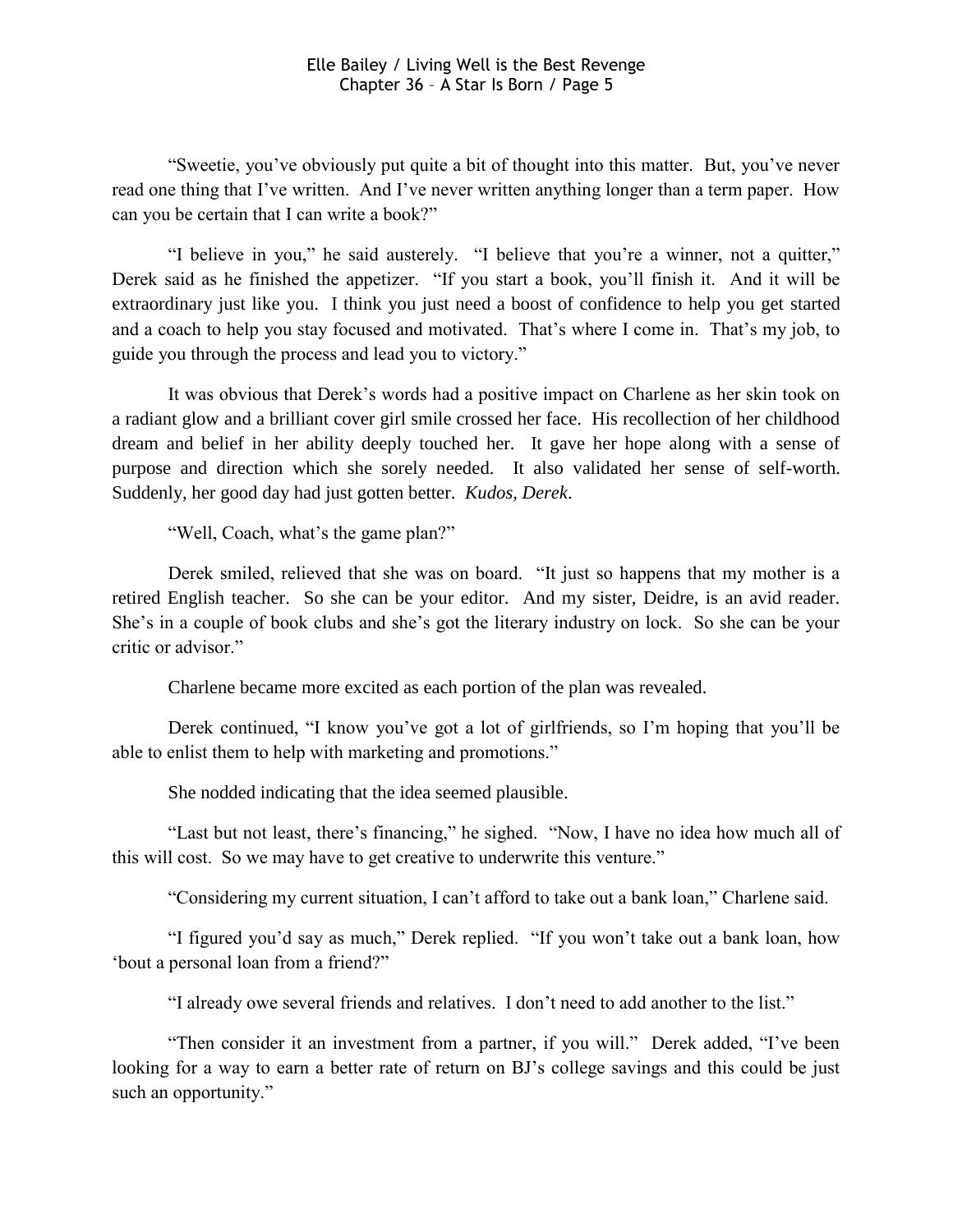"Absolutely not!" Charlene insisted. "I can't let you take money from that baby's college fund for my sake." Pensive, she considered the circumstances and shook her head thoughtfully. "No, where God guides, He provides. If this is meant to be, the Lord will make a way for me."

Silence fell over the table as Charlene finished her meal and Derek now sat dumbfounded. Her refusal to accept money from him, even as a business loan, was surprising to say the least. And the fact that she had put BJ"s well-being ahead of her own earned Charlene a special place in his heart. After all, it was more than Jeanine had ever done. And, it was precisely the kind of move that his mom would have made. It was a selfless one. *Point, Charlene.*

The waiter returned to clear the dinner dishes and serve dessert. Since Derek hadn"t ordered one, Charlene offered him the first bite of her chocolate velvet cake with butter cream frosting. Initially, he refused. However, after watching her skillfully slide a sliver of the confectioner"s delight off the fork and into her mouth, he caved.

Charlene took her time slicing a piece for him. Seductively, she whispered, "Who knows? If my first novel is successful maybe we'll follow it up with a love story all our own."

"Oh, yeah?"

"Yeah," she said while raising the fork to his lips. He parted them and she rested the tip of the fork on his tongue. "And I know just what to call it?" she added.

Derek swallowed the sample. "Let's hear it," he said.

"*Meeting Mr. Wright*," she replied. "We"ll call it *Meeting Mr. Wright*."

Derek mulled it over. He appeared unimpressed so she tried again.

"*The Godsend*," she smiled with an inspired look in her eyes. "That"s it," she said definitively. "We"ll call it, *The Godsend*."

He beamed. "Sounds like a winner," he said while leaning in for a kiss.

And just like that, a star was born.

\*\*\*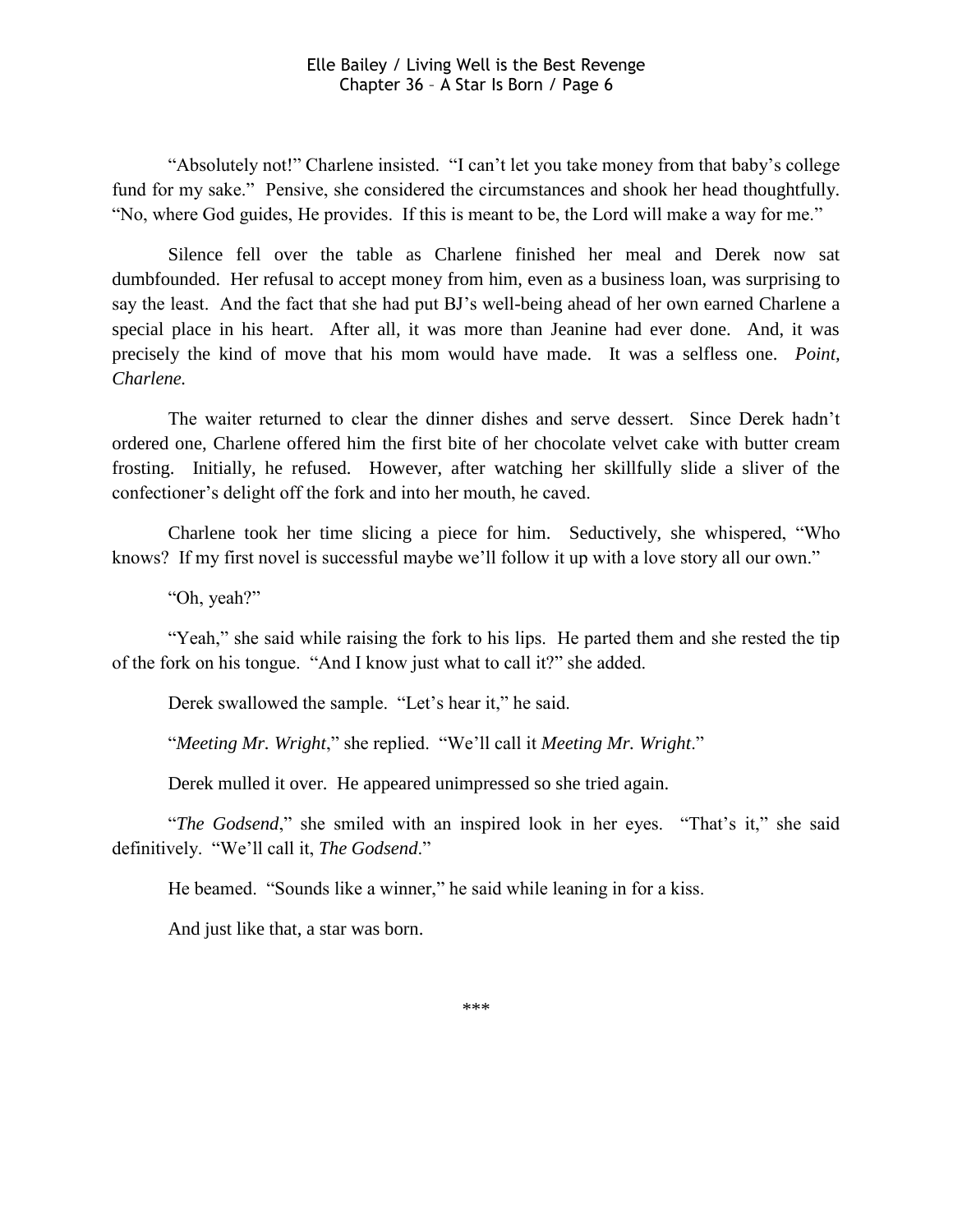With Nic visiting his father's relatives and Derek spending time with his family, Charlene found herself home alone that evening. Feeling revived after the magnificent worship experience and buoyed by Derek"s proposal, she decided to float a trial balloon by a trusted associate to determine its viability.

As she reclined on the sofa, Charlene picked up the phone and dialed.

Over in a Lincoln Park pad, the phone rang. The homeowner rushed in from the garage in time to grab it just before the answering machine received the call.

"Hello," Lauryn said nearly breathless.

"Hey, girl. Happy Easter!"

"Heeeey, girl!" Lauryn replied cheerfully. "Same to you." She rested her belongings and took a seat on the chaise in the great room. "What's going on? How was your day?"

"Oh, girl, I had a great day," Charlene said jubilantly. "How was your day?"

"It was cool. I went to church with my mom and had dinner with my kinfolks. You know, the usual holiday happenings. But enough about my day, let"s get back to your day. What happened?"

Proudly, Charlene explained, "Well, Derek invited me to go to church with him. So I did."

"Hey, now!" Lauryn cheered. "How was it?"

"The service was amazing, girl. He attends Remnant Church over on the south side and the service was absolutely amazing."

"Yeah, I've never been there myself but I've heard nothing but great things about it. Pastor Loftus, right?"

"Girl, yeah, and he is something else with his little short round self," she chuckled before providing a recap of the service.

As Charlene talked, Lauryn wandered up to her bedroom and liberated herself from hosiery, heels and other ungodly apparel. Minutes later, she slipped in to a floral print robe, cinched it at the waist and sauntered back downstairs where she took a more comfortable position on the lounger. All the while, she *oohed* and *aahed* at the appropriate points throughout Charlene"s narrative.

When she'd finished the recap of the day's events, Charlene launched into the deep.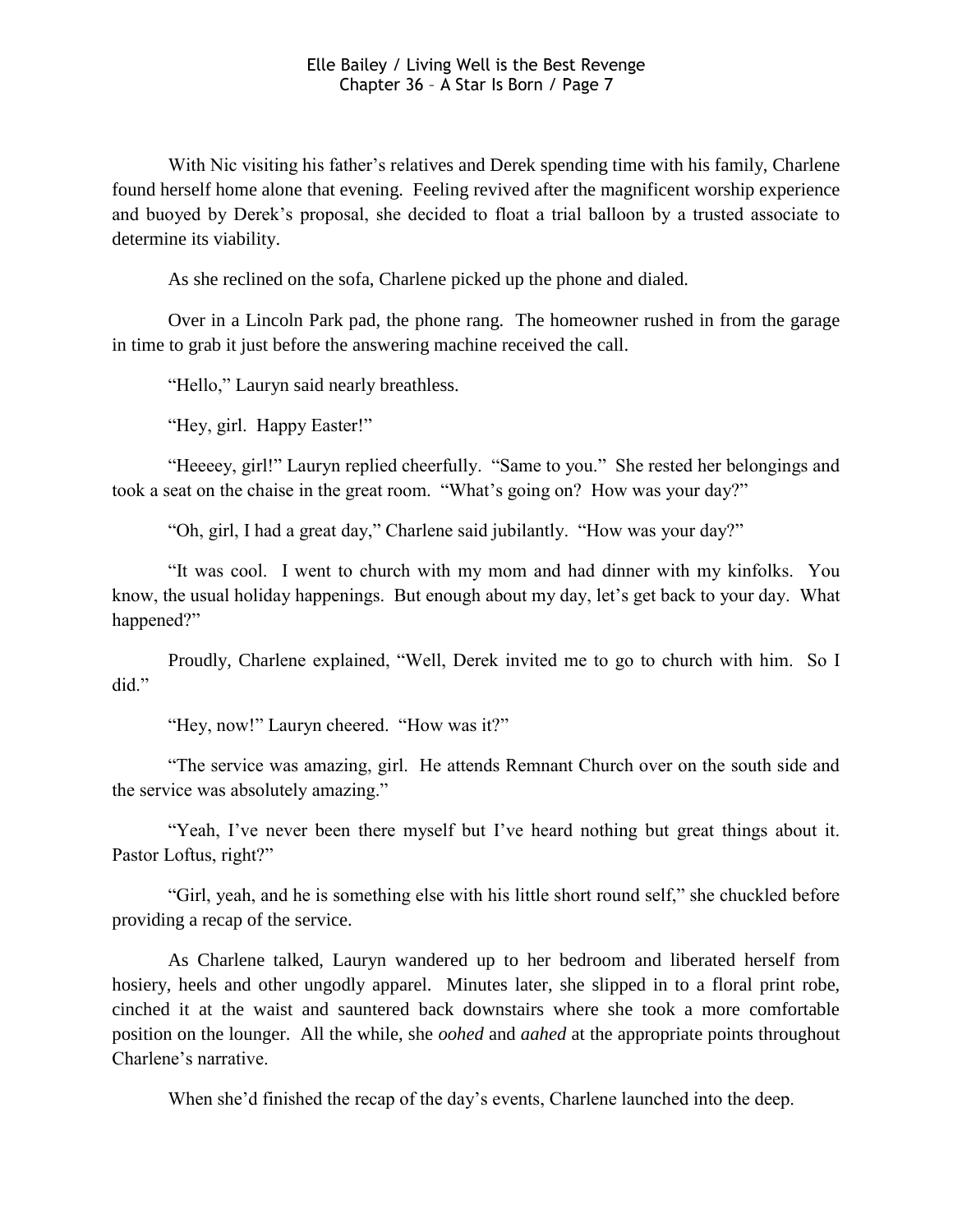"Girl, I don"t know what to make of Derek."

"What's up with Chocolate Thunder or should I say, Mr. Goodbar? 'Cause he definitely sounds like he could be 'the one'."

"Child, please," she said, trying to dismiss the idea though secretly entertaining the same thought. "He"s got this crazy notion that I should write a book about my experience with Pierre among other things. He says it could be therapeutic for me and it may help other women in similar situations. Can you believe it? Isn't that the craziest thing you've ever heard?"

"Absolutely," Lauryn said. "And I love it! I say, let's do it!"

"What?!" Charlene asked incredulously.

"Let's go for it!"

"Girl, you"re as crazy as he is!" Charlene remarked.

"What's crazy about it? It's not one of those extreme dreams like climbing Mt. Everest or running a marathon. It's a much more practical one—writing the great American novel," Lauryn replied. Convincingly, she argued, "You've got the talent. And my girls and I, we've got your back."

"How"s that?"

"Well, for starters, Rae is a marketing whiz, so she can handle marketing and promotions. Peni is a legal eagle. She can vet any contracts that you have to sign. My girl, Jez is Ms. Metromix. She's got the city on lock. She's plugged in to every major player in the city so she can put you on their radar screens. And last but not least, I"ve got the all-round business savvy for which companies pay dearly. And I"m offering it to you free of charge. So you can"t beat that with a stick."

Realizing that she like Derek was serious, Charlene said, "Lauryn, I can"t afford to pay these people."

"Oh, that"s OK," she assured her. "They"ll put it on my account. We trade favors that way," she explained. "And the next time their friends or family need some assistance, I"ll be on the hook to return the favor."

Hesitantly, Charlene said, "I don't know, Lauryn. This sounds like a huge undertaking to me and I"m not just talking about the writing process. Derek is talking about self-publishing, so we"d have to do everything ourselves. And I"m not even sure what that would entail. I mean, aside from actually producing the book, it could include everything from publicity and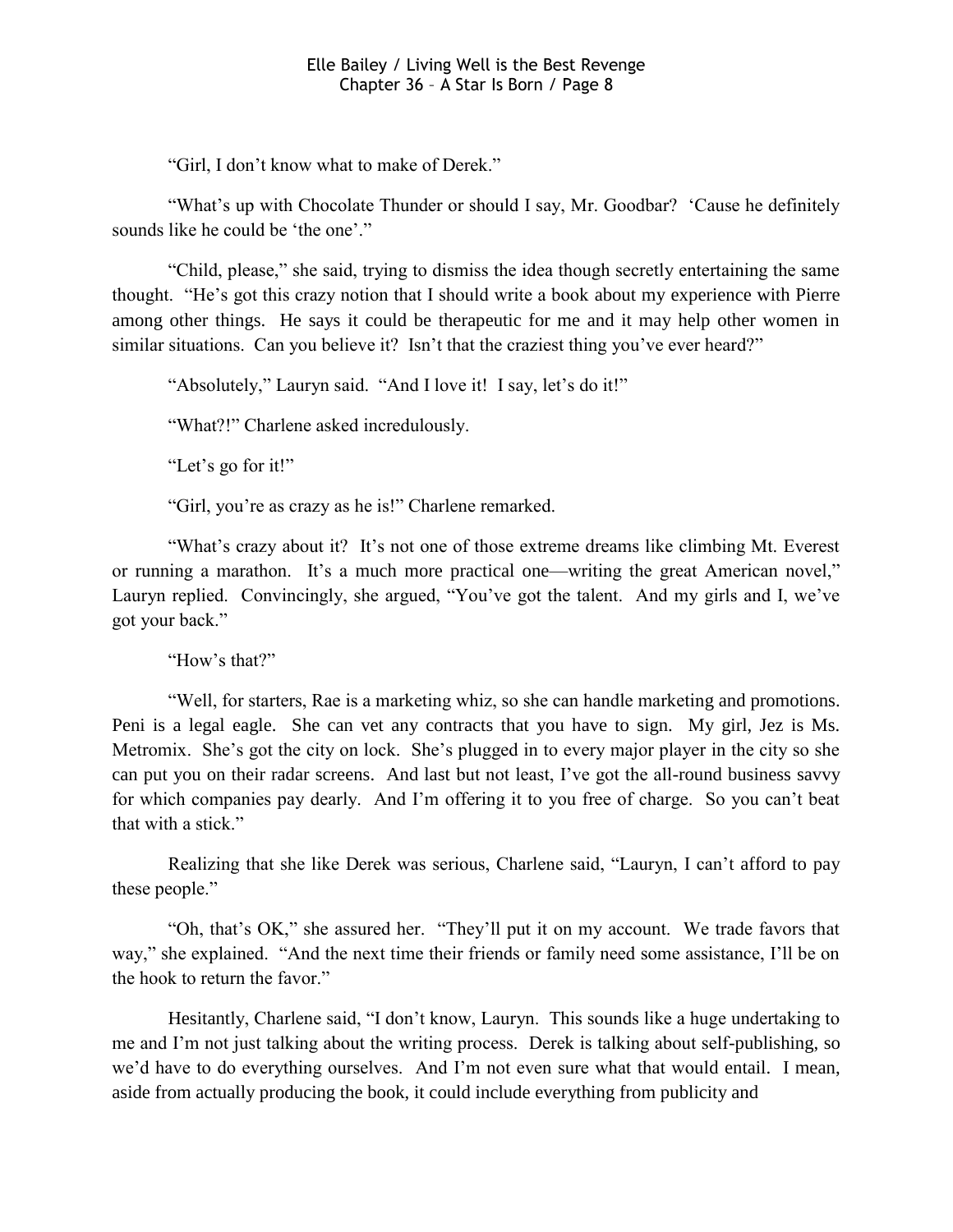promotion to distribution and inventory management to accounting and collections. This type of project could easily require a thousand hours of work. And that's a considerable investment of time for little or no return."

Seriously, Lauryn said, "Girl, don"t block your blessings. Believe it or not, you can talk people out of blessing you. Until now, I thought the only way to do that was with complaining or ingratitude, the two things that usually talk me out of blessing somebody. But you"re coming at it from a different angle. We"re offering to help, no strings attached, and you"re flat out refusing our assistance. That's insane. We're trying to bless you, but you won't let us."

Charlene asked, "How can you be so certain that the others will be willing to help assuming they're even available?"

"I told you. We have a standing agreement. It"s part of the *Savvy Girl"s Guide to Being Single*."

"The what?"

"It"s a code, a set of unofficial rules and rituals that we single women abide by and observe. And this particular section of the code, the *You Go, Girl* clause, requires that we band together and help a sister out if she"s got a chance to live her dream or otherwise get out from under."

"That's all well and good, Lauryn, but I'd feel better if you'd at least talk it over with the girls before committing them to such a project."

"Fine," Lauryn said, exasperated. "Hold on a second." She pressed the FLASH button and placed a call on the other line. As the phone started to ring, she activated the party line.

"Charlene?"

"I'm here."

The other call was answered on the third ring.

"Speak."

"Jez?" Lauryn asked.

"What's up?"

"Are you busy?"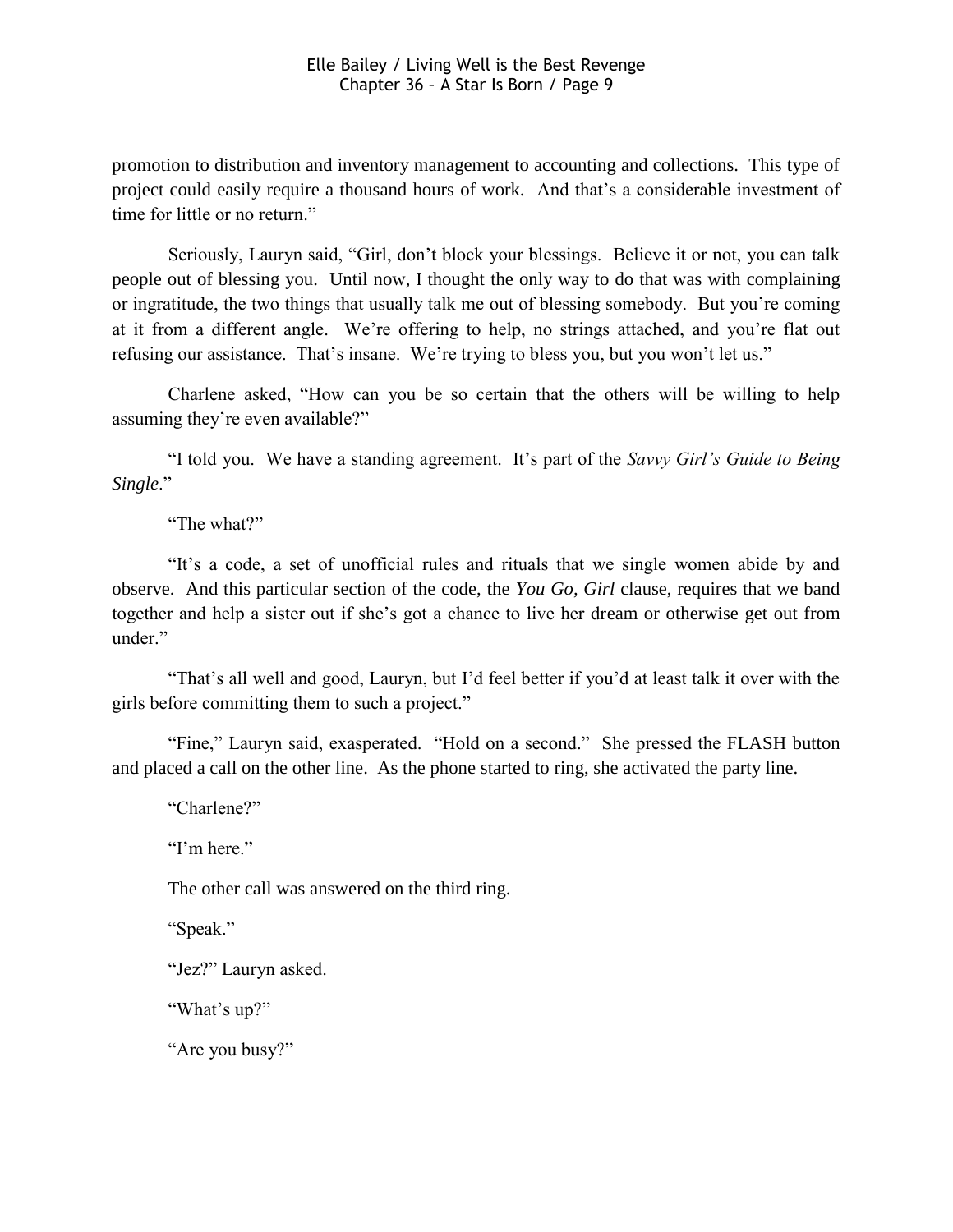"I"m on the phone with Mama trying to plan a trip," she answered. "Why? What"s going on?"

"I've got Charlene on the line."

"Oh, hey, girl."

"Hey, Jez," Charlene said. "Where are you going?"

"That's what we're trying to decide." Jez explained, "Either I'm gonna drive down to St. Louis to meet Mama and we're gonna take a bus to Tunica to gamble. Or, she's gonna drive up here to meet me and we"re gonna take a bus to New York to go shopping on Canal Street near Chinatown."

In utter astonishment, Lauryn said, "I can't believe you're thinking of taking one of those bootleggers' express trips."

"Girl, yeah!" Proud of her 'fabulousness', Jez exclaimed, "Pirates' paradise, here I come!" She added, "At least, if I have my way, that's where we'll be going. Mama's leaning towards Tunica and the casinos. Anyway, she's still on the line. What's up?"

Lauryn filled in the details about the proposal then asked, "Are you down?"

"Definitely," she said.

"I figured as much," Lauryn replied. "Since Rae went home this weekend and Peni is with her family, I don't want to bother either of them right now. But do you think they'd be down as well."

"Absolutely," Jez said. "Without a doubt."

"There you have it, Charlene. Feel better?"

"I guess so," she replied hesitantly.

"Cool, thanks, Jez. That's all I wanted."

"OK."

"Tell your mom I said, 'hi'," Lauryn added.

"Will do."

"Thanks, Jez," Charlene added.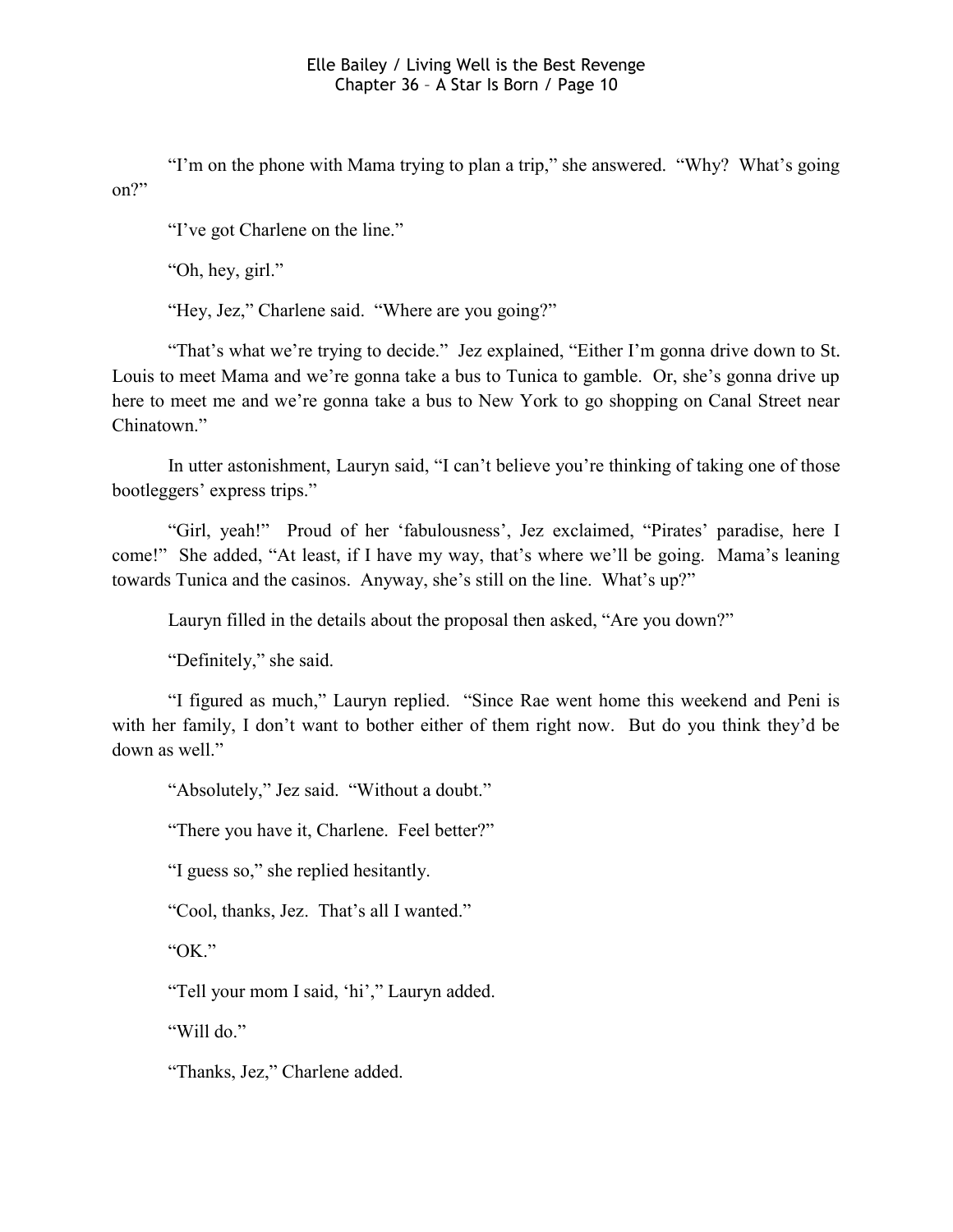"Uhn-hun, I"ll holler at y"all later," she replied before leaving the call.

After she disconnected, Lauryn pressed the FLASH button to end the party line then she returned to her conversation with Charlene.

"Satisfied?" she sassed.

"I suppose so," Charlene responded. "Just tell me one thing."

"What's that?"

"Why are you in such an all-fired hurry for me to do this?"

Lauryn exhaled. She shifted in her seat and gazed longingly out of the atrium window. "Oh, girl," she started, "I guess you could say that I was born with stars in my eyes."

Charlene listened carefully as Lauryn confessed.

"A career in entertainment, particularly in music, has always been my dream. Of course, whenever I shared that dream with people, they poked fun at me. They laughed at me and made fun of my dream." Introspective, she said, "Naturally, it hurt to be ridiculed. So I learned to conceal that side of my self from public view." With a shrug, Lauryn said, "Over time, either knowingly or unknowingly, I let their unbelief become my own." Regretfully, she admitted, "I stopped pursuing my dreams and I settled for doing or being what others expected of me. Being older and wiser, I now realize that"s one of the worst things that a person can do because as long as you have a dream, you have hope. And that's priceless. It's essential for your sanity as well as your survival."

As her girlfriend spoke, Charlene was convicted for having abandoned her own childhood dreams.

By her own admissions, Lauryn realized aloud, "I don"t dream anymore not for myself anyway. Instead, I dream for others." With a distant look in her eyes, she said, "I figure that if I can help another sister live her dream then I can enjoy a measure of her success. I can celebrate her success and experience a sense of accomplishment for having had a hand in it." Again, Lauryn shifted in her seat. "That said," she continued, "I guess my interest in this is rather selfserving in that I want it for myself as much as I want it for you."

Moved, Charlene relented. "Since Derek believes that I can do it and you"re willing to step out on faith with me, I"ll do it. For the two of you, I"ll do it."

"Yes!" Lauryn cheered. As she leapt off the lounger, the wheels started spinning. She was envisioning the launch party, book reviews, interviews, book signings, online chats and an